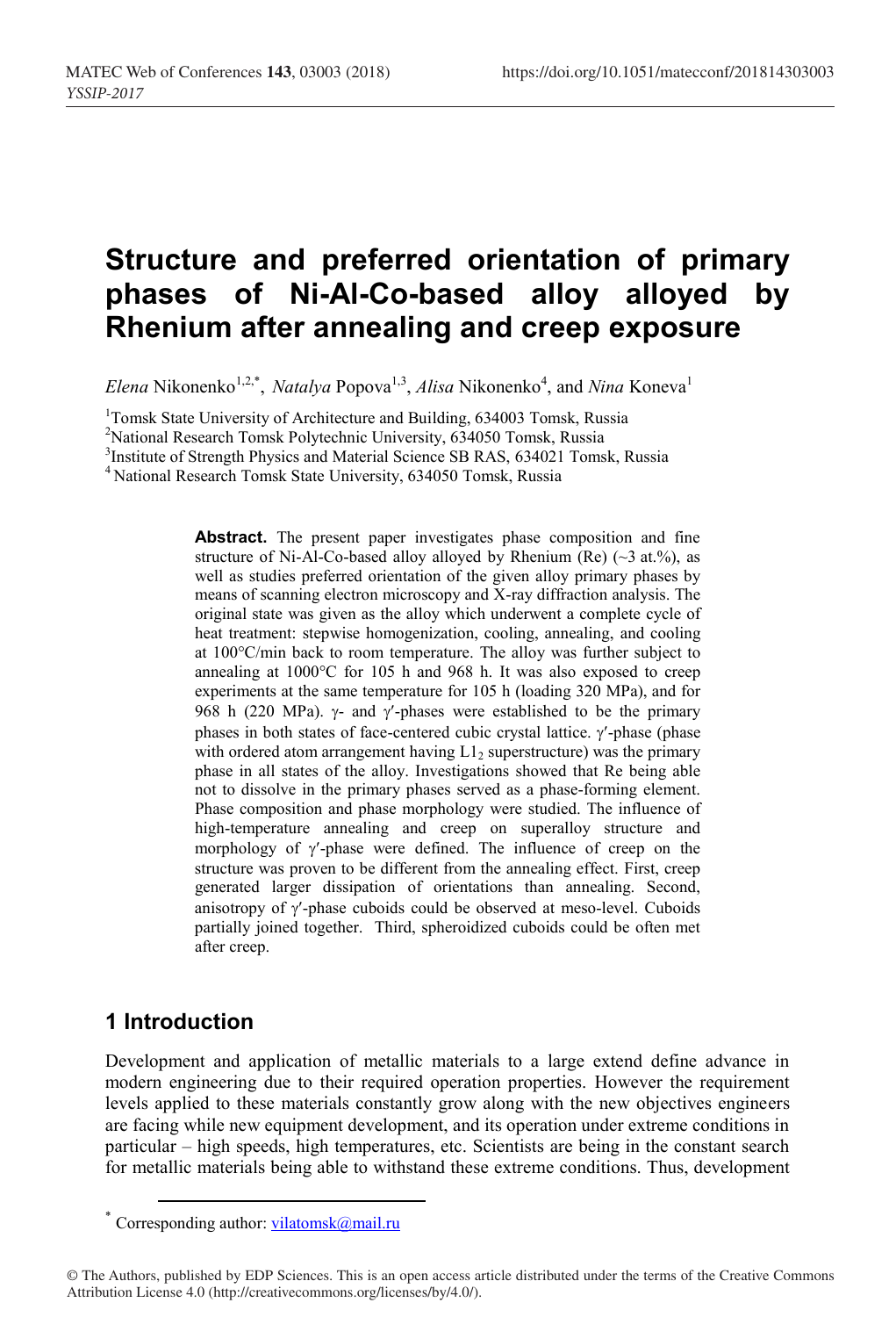of alloys comprising intermetallic phases is considered as one of the promising research directions. Superalloys based on  $(\gamma+\gamma')$ -phases can serve as an example, where  $\gamma$ -phase is a disordered face-centered cubic (fcc) solid solution, while  $\gamma$ -phase is an ordered phase with L1<sub>2</sub> superstructure [1-3].  $\gamma$ -phase is the primary phase in these modern superalloys. This is the reason why  $\gamma$ -phase is largely responsible for the formation of superalloy properties. Currently, superalloys are often produced based on the  $Ni - Al$  alloy [1], alloyed by various refractory elements [1, 3, 4]. However, introduction of large amount of different alloying elements as well as annealing and creep of superalloy can change its texture [5]. The present paper investigates the issues mentioned above.

## **2 Materials and methods**

Material of study was a complex metallic alloy. The basic elements of the alloy were Ni from 69 to 59 at.%, Al from 12 to 15 at.% and Со from 10 to 13 at.%. Cr, Ta and Re were used as alloying elements in the amount no more than 3.5 at.% of each, and also W and Mo in smaller amounts.

The structure of the alloy was investigated within the following alloy states: 1) original state (after directional crystallization); 2) after 1000°C annealing for 105 h; 3) after 1000°C annealing for 968 h; 4) after creep tests at 1000°C for 105 h and load 320 MPa; and 5) the state while creep tests 968 h under load 220 MPa and temperature 1000°C.

X-ray diffraction analysis (XRD) on thin foils using EM-125 transmission electron microscope with 125 kV accelerating voltage was used as the main research method. The specimens for investigating structure were cut perpendicularly to the axis of crystal growth [001]. According to microdiffraction images obtained from electron microscope, phase composition of the alloy was defined for all states, also the morphological types of  $\gamma$ -phase cuboids and appearing stereographic components in the alloy. Orientations distribution considering their "specific mass" was placed on a standard stereographic triangle, the orientations were analyzed.

# **3 Results and discussion**

#### **3.1 Phase composition and**  $\gamma$ **-phase state**

Electron microscopy investigations have shown a combination of a number of phases in different states of the alloy the qualitative and quantitative composition of which depends on the state (Table 1).

| No.<br>specimen | Primary phases, %<br>$(\pm 1\%)$ |          | <b>Secondary phases</b>      |
|-----------------|----------------------------------|----------|------------------------------|
|                 | $\gamma'$ -phase,                | y-phase, |                              |
|                 | 80.0                             | 19.7     | $\chi$ -phase                |
| $\mathfrak{D}$  | 78.0                             | 21.5     | Laves phase, $\sigma$ -phase |
| 3               | 66.0                             | 33.8     | Laves phase, $\sigma$ -phase |
| 4               | 79.0                             | 20.7     | Laves phase, $\sigma$ -phase |
| 5               | 58.0                             | 419      | Laves phase                  |

**Table 1.** Phase composition and volume fractions of the primary phases in the specimens under study.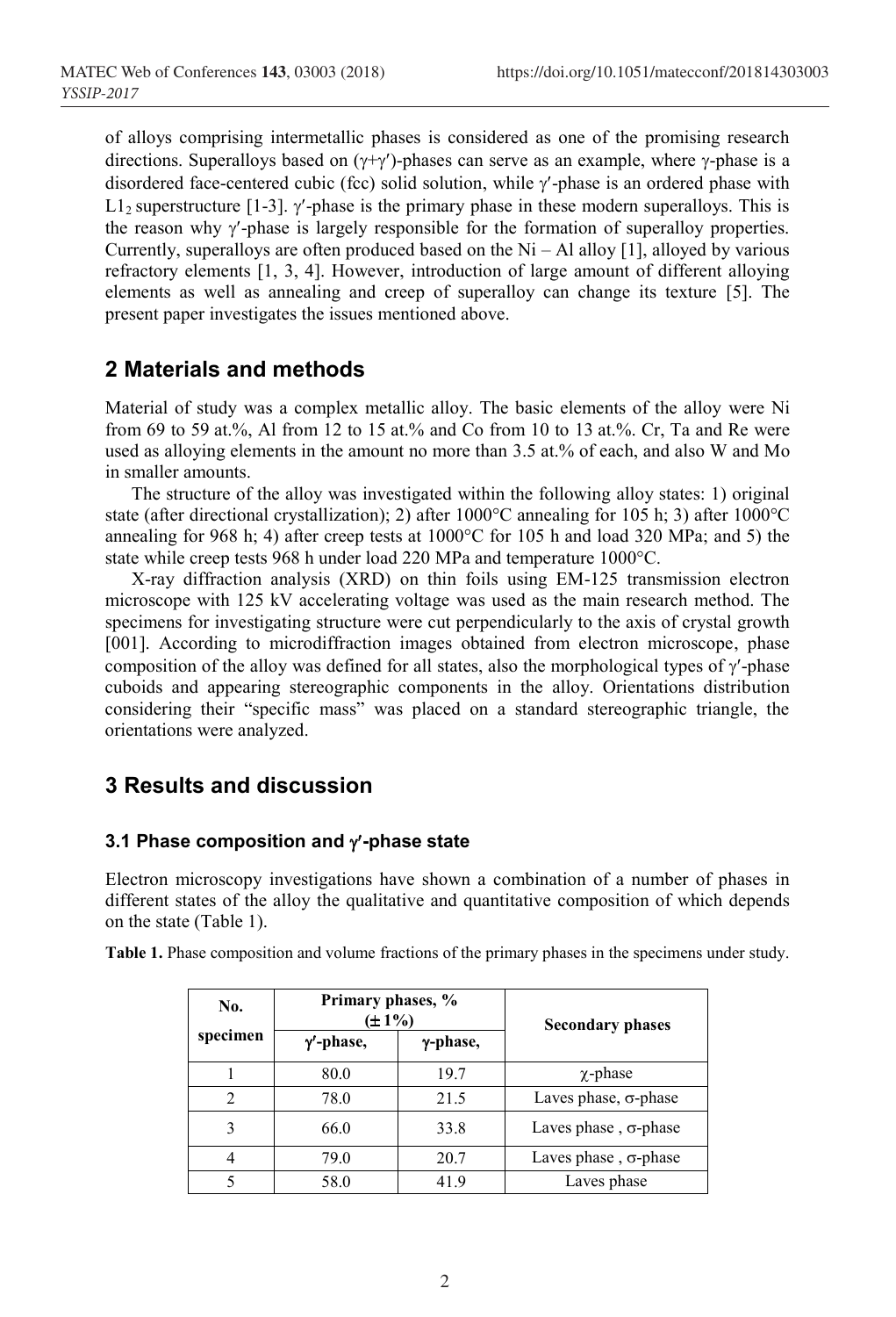Phases observed in the superalloy can be classified into primary and secondary. This classification is based on volume fraction of phases, their contribution to and constant or single presence in the alloy. As can be seen from Table 1,  $\gamma$ - and  $\gamma$ -phases are the primary. As a rule, they form the primary structure of alloy in almost all of the superalloys [1-4]. They can be found in the alloy under study as  $\gamma$ -phase quasi-cuboids separated by interlayers of  $\gamma$ -phase. Other phases are secondary [6,7]. Different state of the alloy is marked by different secondary phases [6,7]. Volume fractions of the primary phases present in different states of the alloy are also given in Table 1. As can be seen from Table 1, volume fraction of  $\gamma'$ - phase is kept high in all states of the alloy. It represents cuboids, more often with quite distinct cutting. Their sizes and shape depend on the parameters of heat treatment and creep.

Microphotographs in Figure 1 obtained by XRD show that  $\gamma'$ -phase cuboids can be classified into several types according to their morphology, given as follows:



**Fig. 1.** Morphological types of  $\gamma$ -phase cuboids: a – homogeneous; b – non-homogeneous; c – spheroidized;  $d$  – with damaged structure;  $f$  – destructed;  $h$  – constrained by dislocation walls;  $k$  – with second cuboid orientation.

Homogeneous cuboids (Fig. 1a) are cuboids which are almost of the same size, i.e. dispersion comprises the value of not more than  $0.005 \mu m$ .

 $\triangleright$  Non-homogeneous cuboids (Fig. 1b). The size of cuboids differs significantly from each other. Dispersion of the size in areas of material which contain such cuboids comprises the value which is  $> 0.2 \mu$ m.

 Spheroidized cuboids (Fig. 1c) are cuboids of a round shape. They are indicative of the alloy after creep.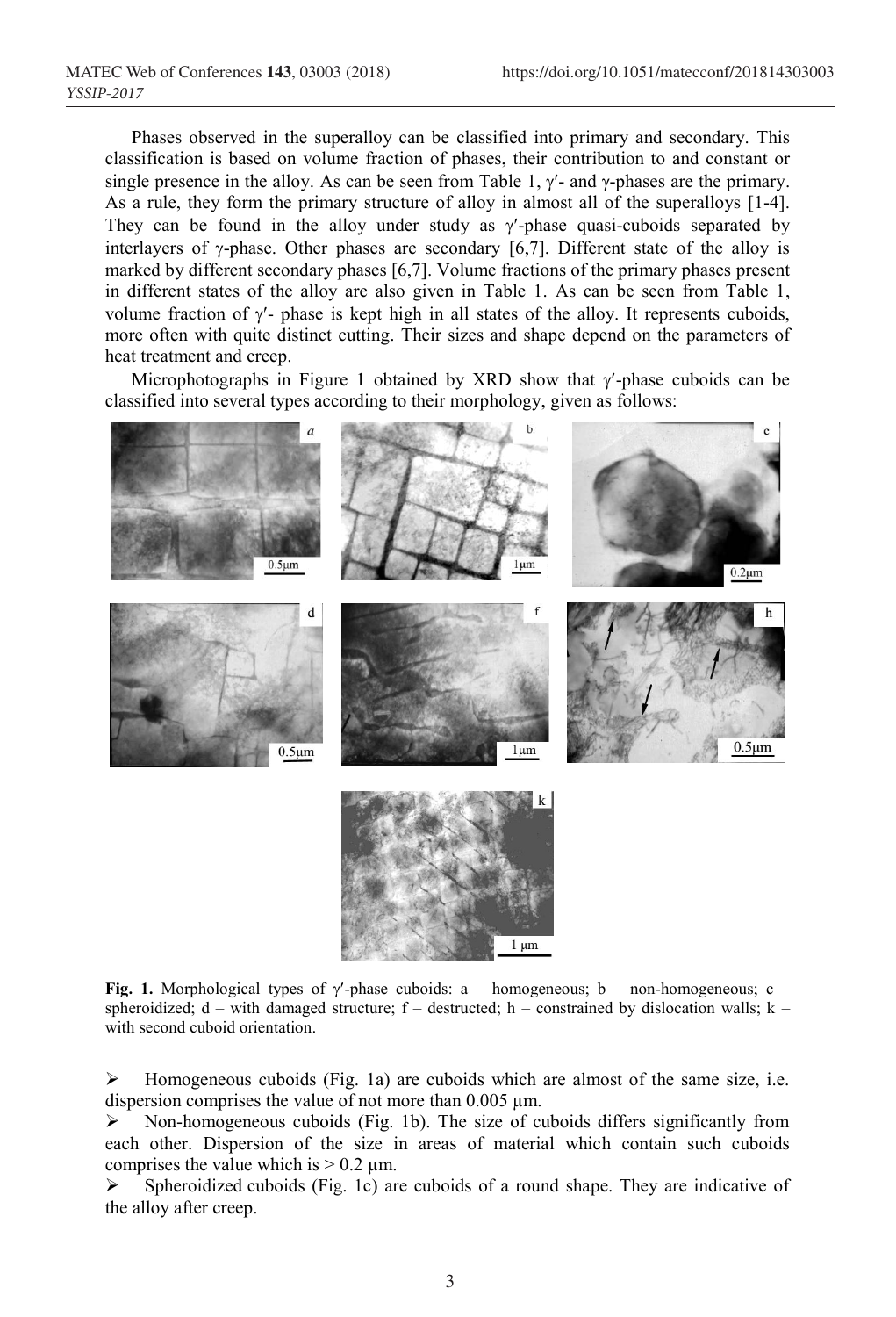$\triangleright$  Cuboids with damaged structure. Examples of such cuboids are given in Figure 1d. As it is seen from the given microphotographs structural damage can be defined as presence of cut boundary inside the cuboid or irregular shape of the cuboid, when the cuboid lacks one or more walls. Such cuboids can be found in all alloys studied in the present paper.

 $\triangleright$  Destructed cuboids (Fig. 1f). These areas of structure are marked by only separate walls of cuboids left.

 $\triangleright$  Local location of  $\gamma$ -phase (Fig. 1h) is when  $\gamma$  cuboids are constrained by dislocation walls.

 $\triangleright$  Presence of second cuboid orientation. These are lamellar precipitate (according to packet types of thin long twins) being present in separate locations of structure. In regards to  $\gamma'$ -phase cuboids they are generally located within the direction  $\langle 110 \rangle$ , or  $\langle 001 \rangle$ (Fig. 1k).

Damage of  $\gamma$ -phase cubic structure under creep conditions is apparently connected with the formation of dislocation structure [3, 8].

 $\gamma$ -phase being one of the primary phases is given as relatively thin interlayers placed between the  $\gamma$ -phase cuboids. It can be found in all states of the alloy.

#### **3.2 Preferred orientation of - and -phases**

Alloys like  $(\gamma+\gamma')$  are generally characterized by complete orientation correspondence between  $\gamma$ - and  $\gamma$ -phases [3, 9-12]. Some similar phenomenon took place in the alloy under study, mainly in those states where the structure of cuboids was somehow damaged due to directional crystallization by means of which the specimens under study were obtained. In this case well-ordered texture [001] should be developed. In order to investigate that, specimens were cut perpendicularly to the growth axis, then tin foils were made from them and appearing stereographic components were studied. Distribution of orientations was studied considering their specific mass. The key data is presented in Figure. 2.

Compared with specimens having lower Re content which were studied before [3, 8] a significant dispersion of crystal orientation was observed. In the states after annealing the fraction [001] was less than 0.1. It should be noted that in the original and annealed samples cubic orientation of  $\gamma$ - and  $\gamma$ -phases were not well distinct. Creep test increased the fraction of cubic orientation by 2-5 times. In this case dissipation was significantly eliminated along the angle bisector [001]. It is especially well seen in specimen No. 5. Decrease of diagonal components of texture increased the role of components lying along the triangle side [001]  $-[011]$ .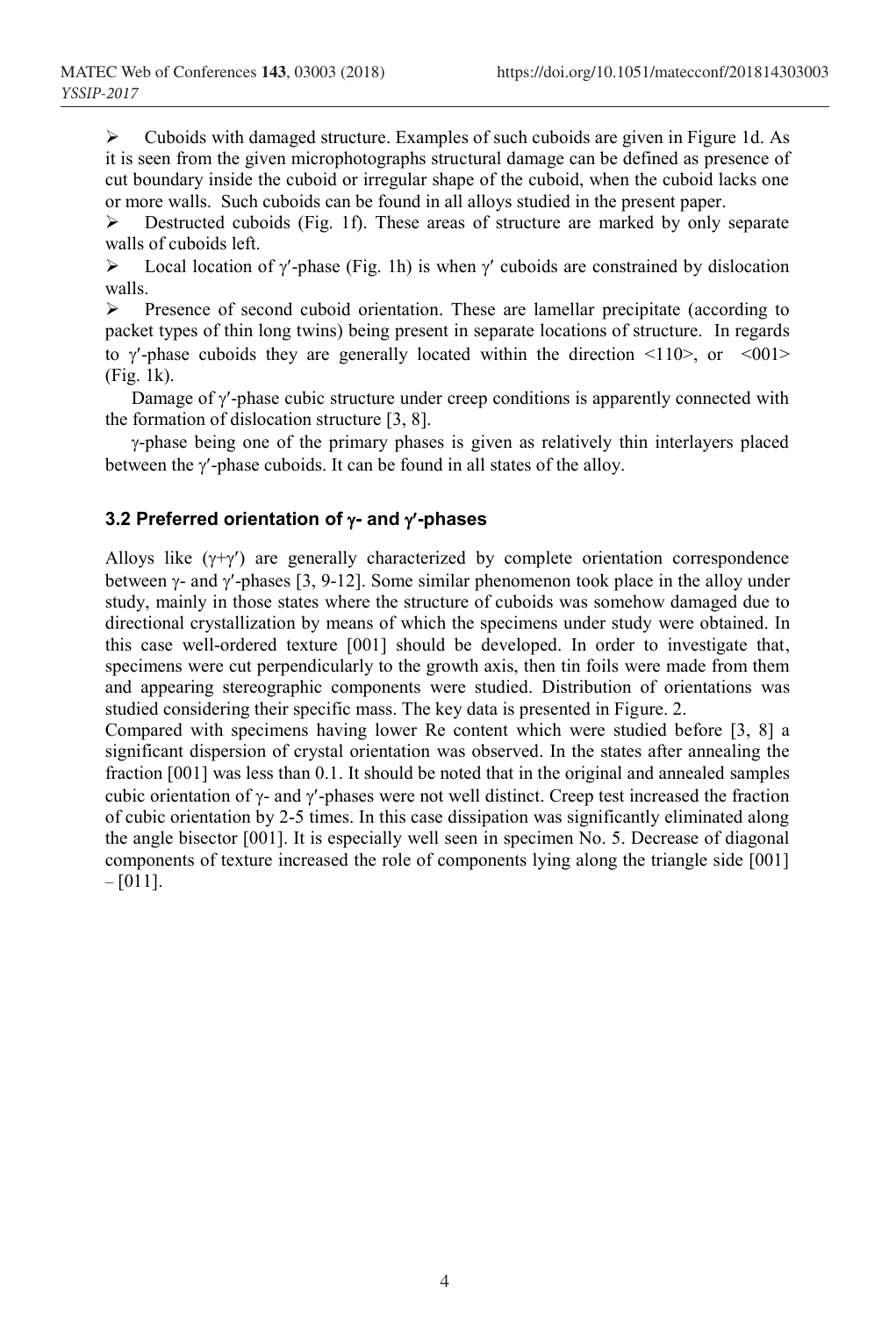

**Fig. 2.** Distribution of orientations considering their specific mass in the alloy.

### **4 Conclusion**

Resulting from conducted studies it was found that under creep conditions dislocation structure was formed the way that cubic structure was damaged and preferred orientation was changed. The other mechanism of orientation change was diffusive creep mechanism leading to cuboid structure damage at macro level. Cuboid shape turned into round one. The given works highlight the importance of both dislocation and diffusive creep mechanisms.

#### **References**

- 1. N.S. Stoloff, C.T. Sims, W.C. Hagel, *Superalloys II High-Temperature Materials for Aerospace and Industrial Power* (John Wiley & Sons, New York,1987)
- 2. R.C. Reed, *The Superalloys: Fundamentals and Applications* (University Press, Cambridge, 2006)
- 3. Yu.R. Kolobov, E.N. Kablov, E.V. Kozlov, *Struktura i svoistva intermetallidnykh*